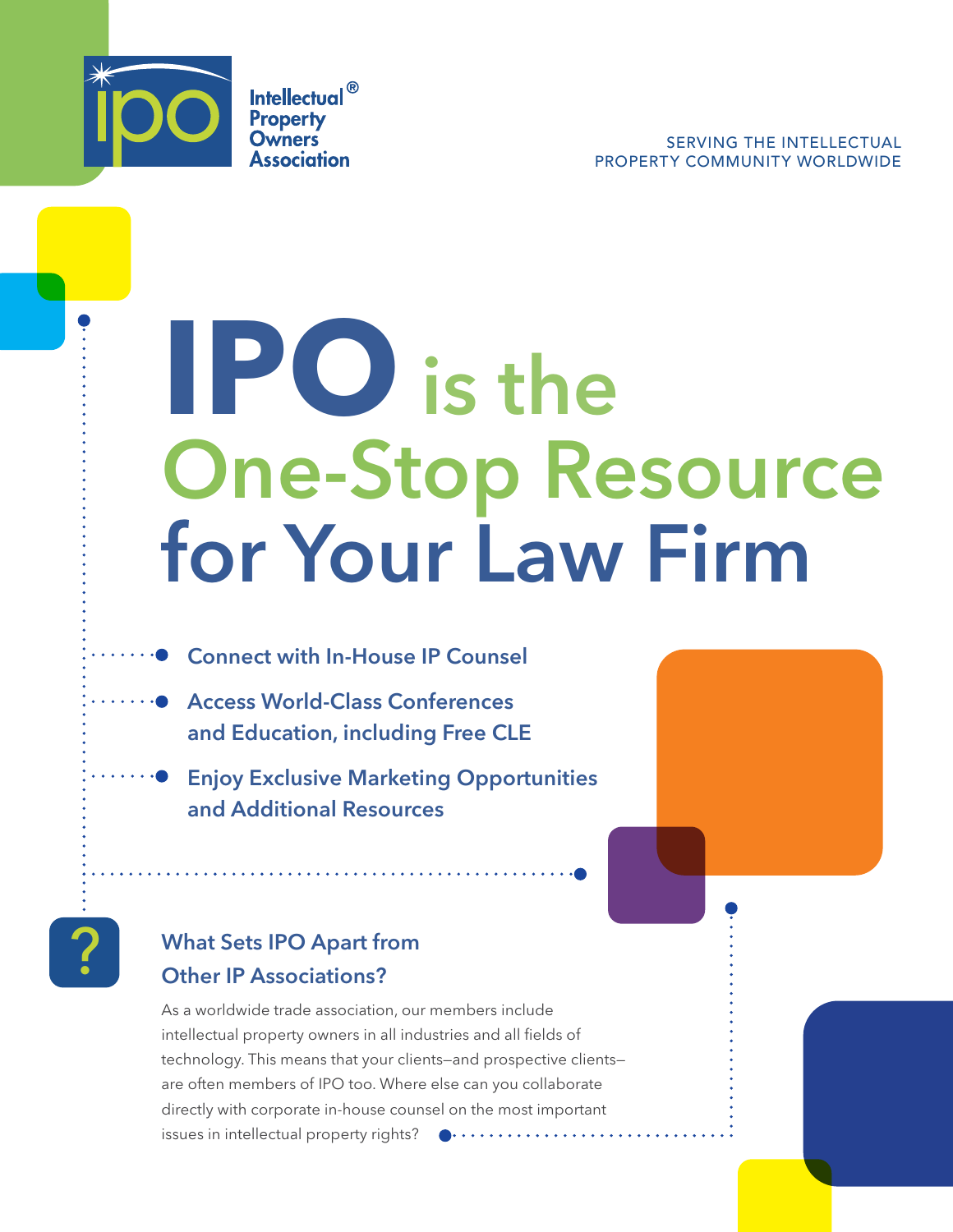### **Connect with** In-House IP Counsel

IPO Members — including senior level officers and operations teams — collaborate and network year-round through a variety of IPO programs. Hundreds of companies and law firms and more than 12,000 individuals worldwide are involved in IPO.

Whether your IP practice has 100 attorneys or 1, IPO can help you achieve your firm's goals. Plus, IPO has a comprehensive membership structure. One membership covers your entire team.

> Firms join IPO to build their practice and then remain involved to maintain those connections. Join IPO and find out what you are missing.

I encourage my entire IP team to take advantage of all that IPO has to offer. I know first-hand how participating in IPO supports the development of a diverse pipeline of leaders in IP."

KAREN COCHRAN, SHELL OIL COMPANY

 $\mathbf{1} \times \mathbf{1} \times \mathbf{1} \times \mathbf{1} \times \mathbf{1} \times \mathbf{1} \times \mathbf{1} \times \mathbf{1} \times \mathbf{1} \times \mathbf{1} \times \mathbf{1} \times \mathbf{1} \times \mathbf{1} \times \mathbf{1} \times \mathbf{1} \times \mathbf{1} \times \mathbf{1} \times \mathbf{1} \times \mathbf{1} \times \mathbf{1} \times \mathbf{1} \times \mathbf{1} \times \mathbf{1} \times \mathbf{1} \times \mathbf{1} \times \mathbf{1} \times \mathbf{1} \times \mathbf{$ 







 $\frac{\lambda}{\cdot}$ 

CONNECT WITH IN-HOUSE IP COUNSEL

ACCESS WORLD-CLASS CONFERENCES AND EDUCATION, INCLUDING FREE CLE

ENJOY EXCLUSIVE MARKETING OPPORTUNITIES AND ADDITIONAL RESOURCES 2001

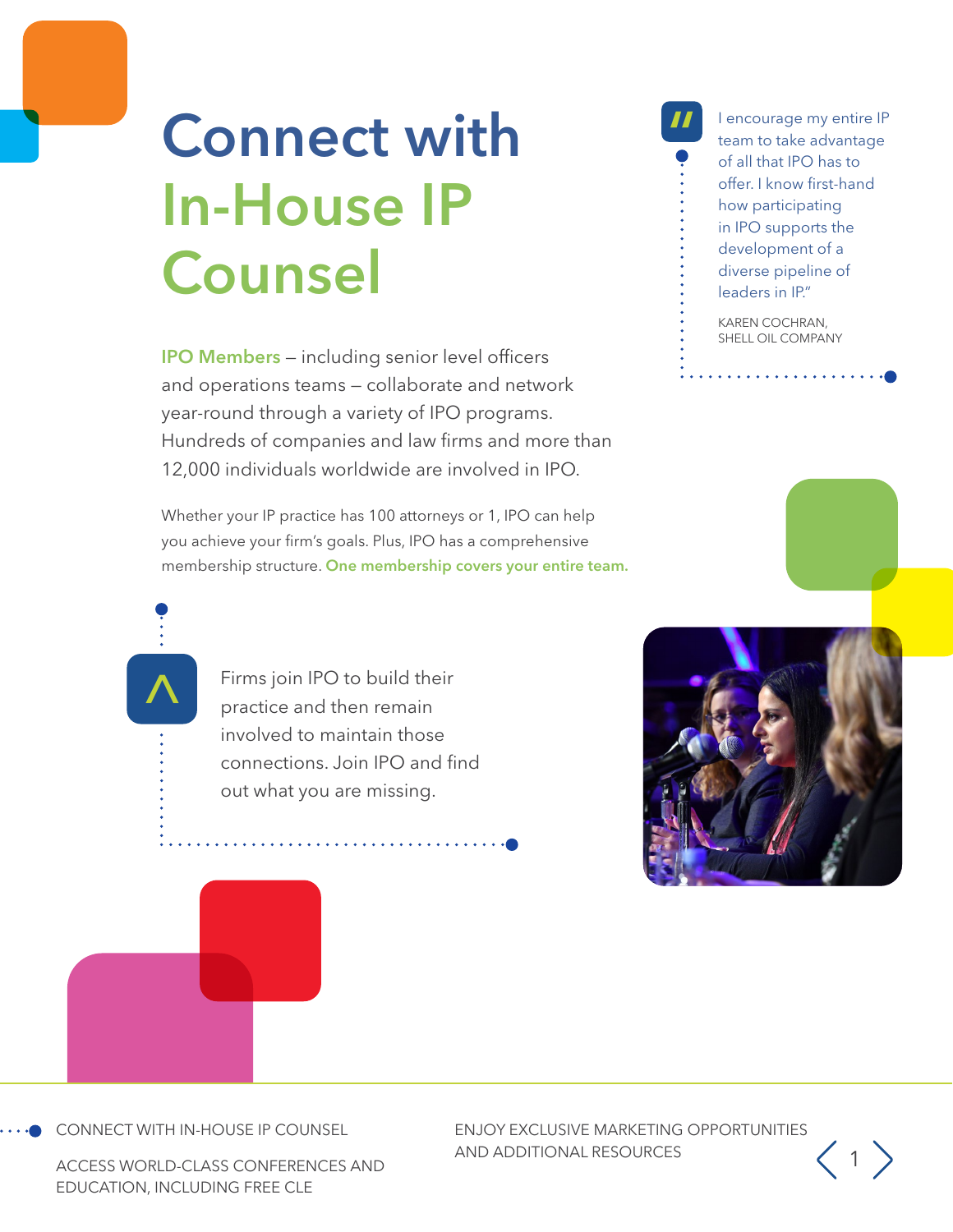#### Committees and Resource Groups

Develop relationships with fellow professionals—including corporate in-house counsel—and demonstrate proficiency in your practice areas. IPO has dozens of active committees and resource groups working on the most important areas of IP law and practice. Please see the last page for a list.

As an IPO law firm member, your team can work directly with our corporate members to publish reports and develop IPO's policies and positions on key issues. Committee assignments are also a great way to provide your associates with leadership experience. Vice-chair positions are usually reserved for law firm members. Actively participating in IPO committees can also lead to additional opportunities and connections; speakers and presenters for our conferences and webinars are selected from IPO's member.

[Click here](https://ipo.org/index.php/international) to see how IPO works throughout the world on effective IP policies.





#### IPO Connect

This private online community, exclusively for IPO members, provides a forum for connecting with fellow members and other industry leaders. It includes a member directory and resources for members to collaborate and support each other.

IPO is the premier cross-industry voice. It provides an extremely broad network of professionals to bounce ideas off and to learn from." KRISH GUPTA, DELL TECHNOLOGIES



CONNECT WITH IN-HOUSE IP COUNSEL

 $\frac{11}{9}$ 

ENJOY EXCLUSIVE MARKETING OPPORTUNITIES AND ADDITIONAL RESOURCES 2

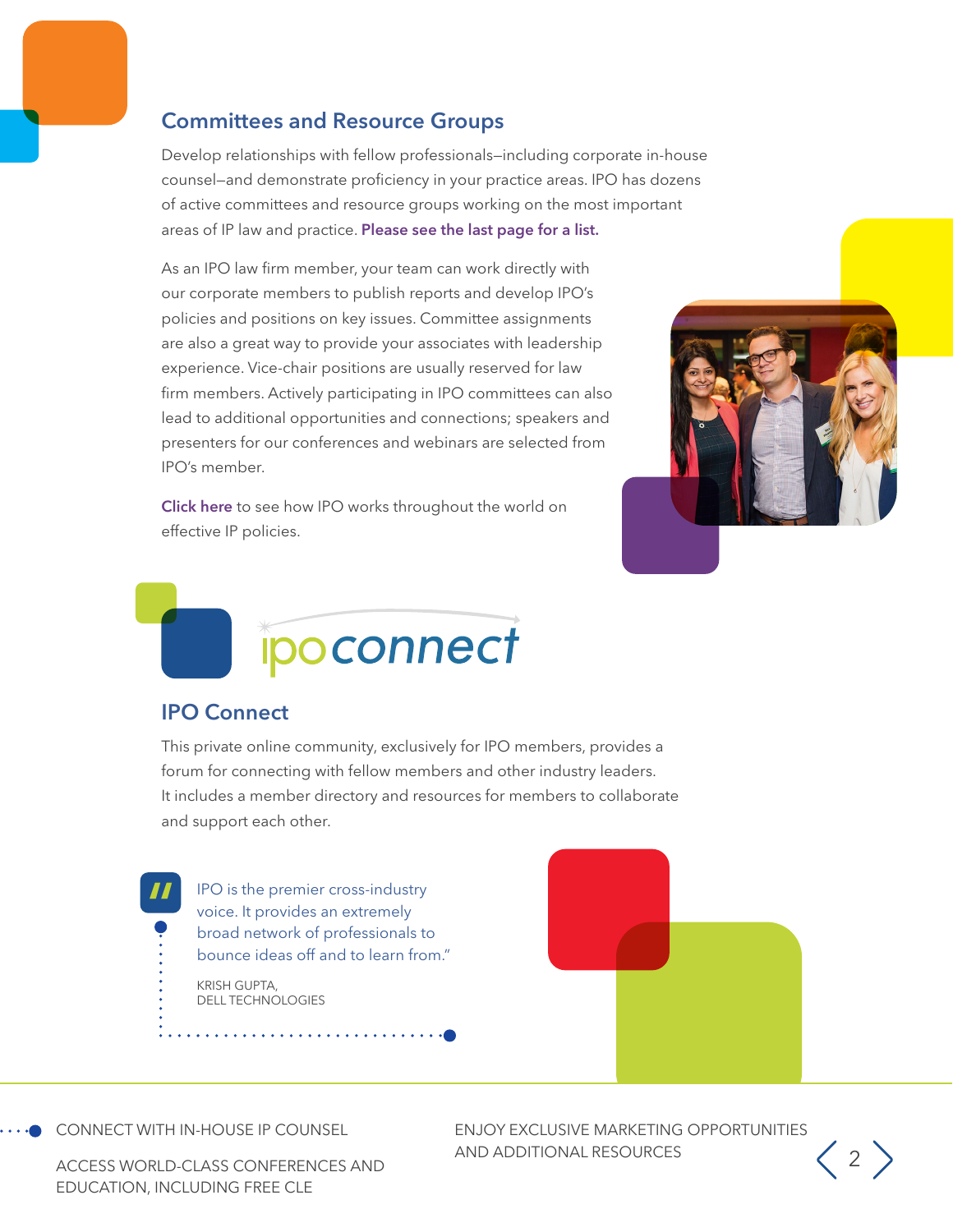### Access World-Class Conferences and Education



Internationally, IPO hosts events through our European Practice, Asian Practice, and Latin American Practice Committees.

Our IP Chat Channel™ is an exclusive free member benefit providing FREE CLE to your team. We host between 2-4 webinars per month and have over 75 on-demand webinars on topics that span all areas of intellectual property.

CONNECT WITH IN-HOUSE IP COUNSEL

ACCESS WORLD-CLASS CONFERENCES AND EDUCATION, INCLUDING FREE CLE

ENJOY EXCLUSIVE MARKETING OPPORTUNITIES AND ADDITIONAL RESOURCES 3

<sup>TH</sup> ANNUAI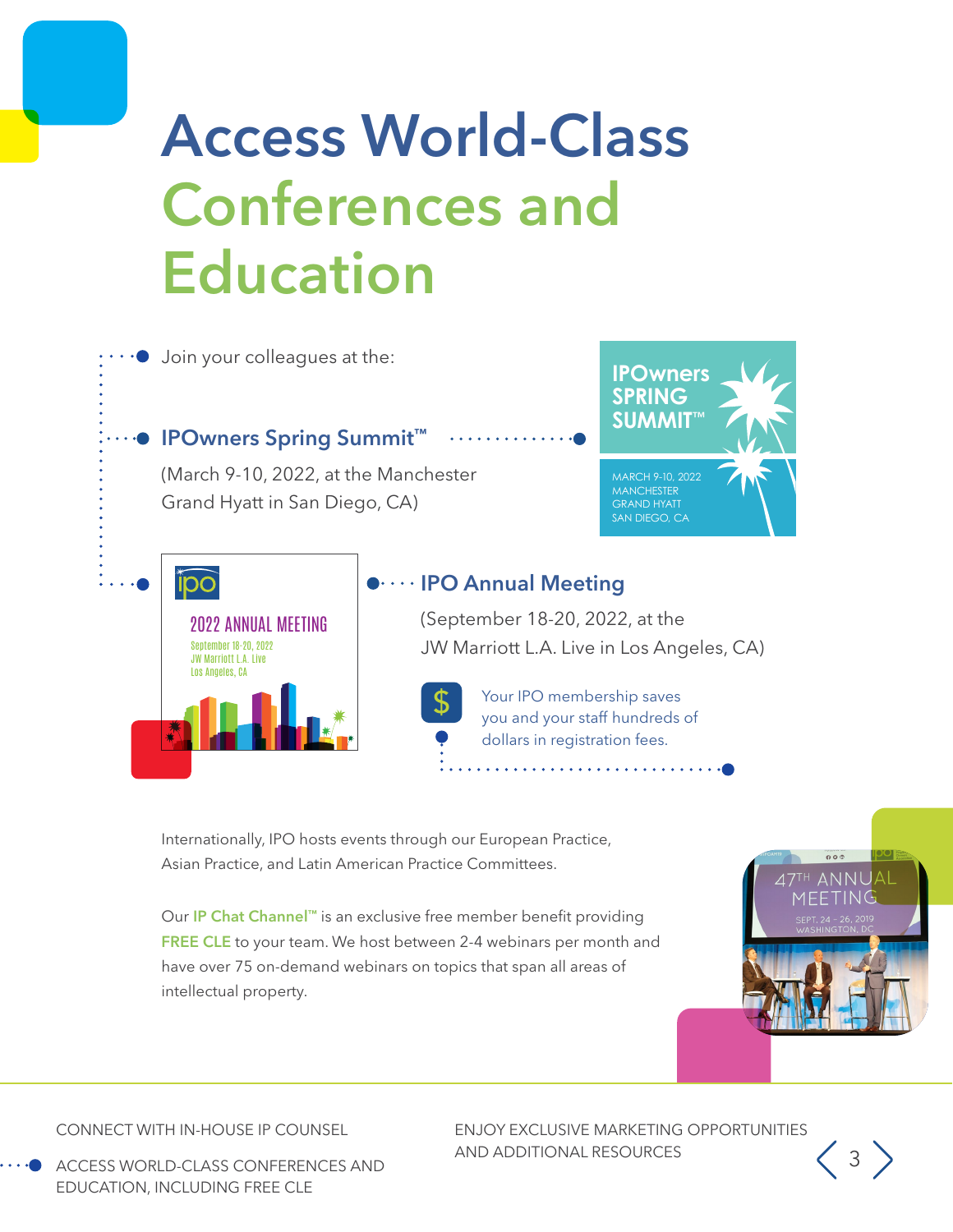## Enjoy Exclusive Marketing **Opportunities**

IPO is known for providing the most timely and relevant legal updates in the IP industry. There is no better IP association to work with on promoting your firm. Sponsoring and exhibiting at the IPO Annual Meeting and IPOwners Spring Summit™ is limited to IPO members.



> Have an idea for an IP Chat Channel™ webinar?<br>Just let our meetings team know! Members are encouraged to sponsor and take part in creating this valuable member benefit.



### Additional Resources Available to You from Day One of Your Membership

Gender Diversity in Innovation Toolkit .........

The Law Firm Complement to the Gender Diversity in Innovation Toolkit



CONNECT WITH IN-HOUSE IP COUNSEL

**ENJOY EXCLUSIVE MARKETING OPPORTUNITIES** AND ADDITIONAL RESOURCES  $\left(4\right)$ 

ACCESS WORLD-CLASS CONFERENCES AND EDUCATION, INCLUDING FREE CLE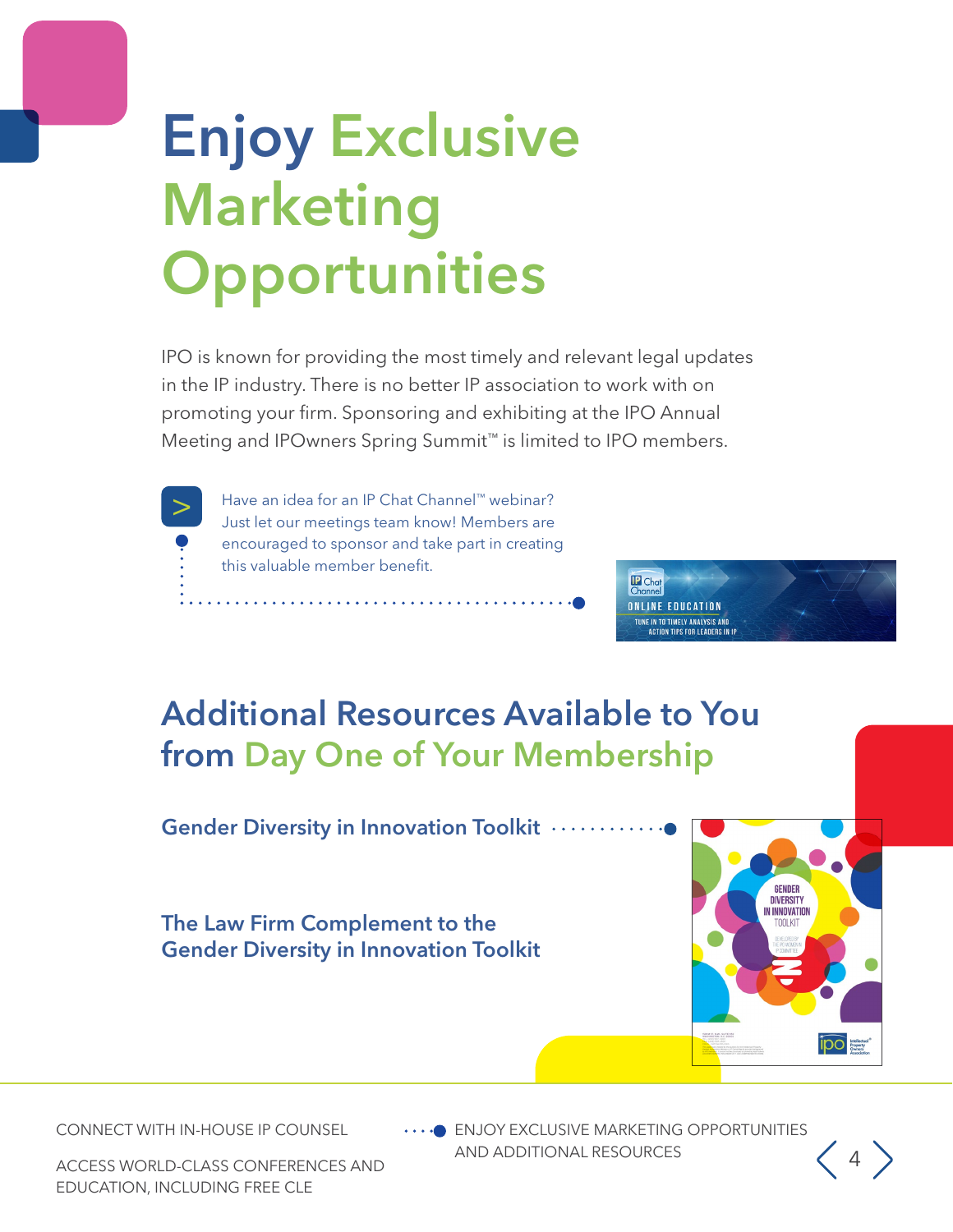

CONNECT WITH IN-HOUSE IP COUNSEL

 $\cdots$  ENJOY EXCLUSIVE MARKETING OPPORTUNITIES AND ADDITIONAL RESOURCES  $\begin{pmatrix} 5 \end{pmatrix}$ 

ACCESS WORLD-CLASS CONFERENCES AND EDUCATION, INCLUDING FREE CLE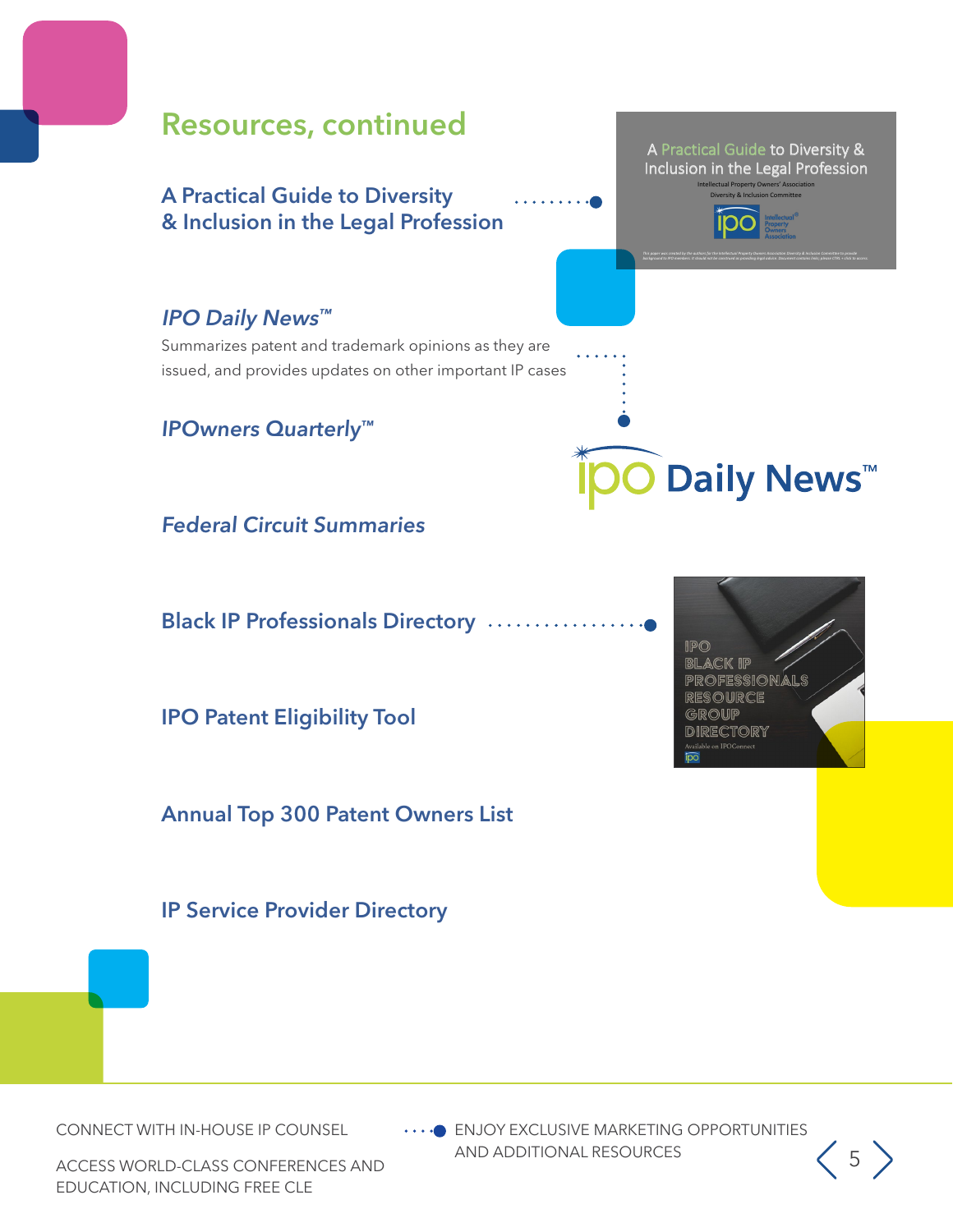

 $\langle 6 \rangle$ 

### 2022 IPO Law Firm Membership Application

| Referred to us by another IPO Member? Please tell us who so we can thank them with a gift: |
|--------------------------------------------------------------------------------------------|

\_\_\_\_\_\_\_\_\_\_\_\_\_\_\_\_\_\_\_\_\_\_\_\_\_\_\_\_\_\_\_\_\_\_\_\_\_\_\_\_\_\_\_\_\_\_\_\_\_\_\_\_\_\_\_\_\_\_\_\_\_\_\_\_\_\_\_\_\_\_\_\_\_\_\_\_\_\_\_\_\_\_\_\_\_\_\_\_\_\_\_\_\_\_

#### Law Firm Membership Categories & Annual Dues

Your IPO law firm membership grants member benefits to all employees of the firm worldwide. There's no need to spend another \$300+ for each additional attorney.

| $\bigcirc$ Up to 15 attorneys/agents in firm     | \$1,820 |
|--------------------------------------------------|---------|
| $\bigcap$ 16-25 attorneys/agents in firm         | \$3,695 |
| $\bigcirc$ More than 25 attorneys/agents in firm | \$8,375 |

#### Method of Payment

For the fastest response, send your application to [membership@ipo.org](mailto:membership%40ipo.org?subject=).

Check Enclosed (Payable to Intellectual Property Owners Association)

- $\bigcirc$  Invoice Me
- $\bigcap$  I authorize IPO to charge US\$ to my:

| □ American Express □ Discover □ MasterCard □ Visa<br>Cardholder Name |           |      |                  |                      |
|----------------------------------------------------------------------|-----------|------|------------------|----------------------|
| <b>Card Number</b>                                                   |           |      |                  |                      |
| 3- or 4-digit CVV ___________                                        | Exp. Date | Date |                  |                      |
| Signature                                                            |           |      | Save &<br>E-mail | <b>Print</b><br>Form |

#### If you are mailing your application with payment, please send this membership application form to:

Intellectual Property Owners Association, 1501 M Street NW Suite 1150, Washington, DC 20005 USA

#### **Questions**

Need to arrange for payment electronically? Call +1 (202) 507-4500 or e-mail our membership team at membership@ipo.org

#### **Note**

Membership is for 12 months following the month in which the application is accepted and payment is received. For U.S. federal income tax purposes, IPO dues are deductible as ordinary and necessary business expenses, but are not deductible as charitable contributions.